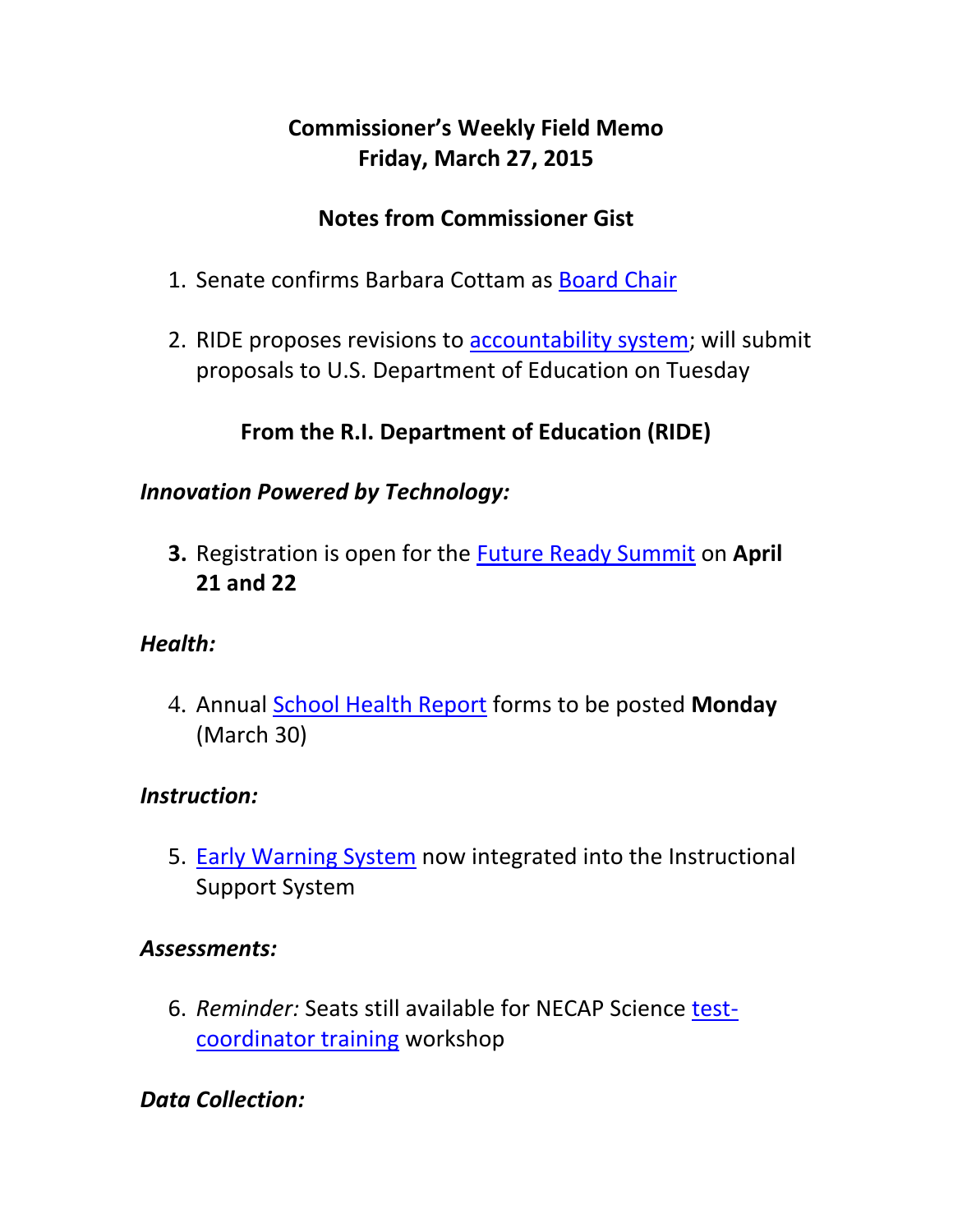7. *Reminder:* RIDE opens [career-technical data](#page-8-0) collection for high schools, centers, programs; informational webinars scheduled

#### *Teacher Quality:*

- 8. RIDE schedules session on **April 13** to review [Title II, Part A](#page-10-0) and Consolidated Resource Plan applications
- *9.* RIDE works to maintain [induction](#page-10-1) program; LEAs asked to complete survey on induction by **April 10 –** *Action Item*

### **From the U.S. Department of Education**

- 10. Principals encouraged to participate in [President's](#page-11-0)  [Education Awards](#page-11-0) Program
- 11. [Professional development at sea](#page-14-0) offered to educators

#### **From other organizations**

- 12. [Principals' leadership institute](#page-12-0) to be held in New York City in July
- 13. League of Women Voters seeks nominations for [civic](#page-13-0)[education awards](#page-13-0)

**Action Item Calendar**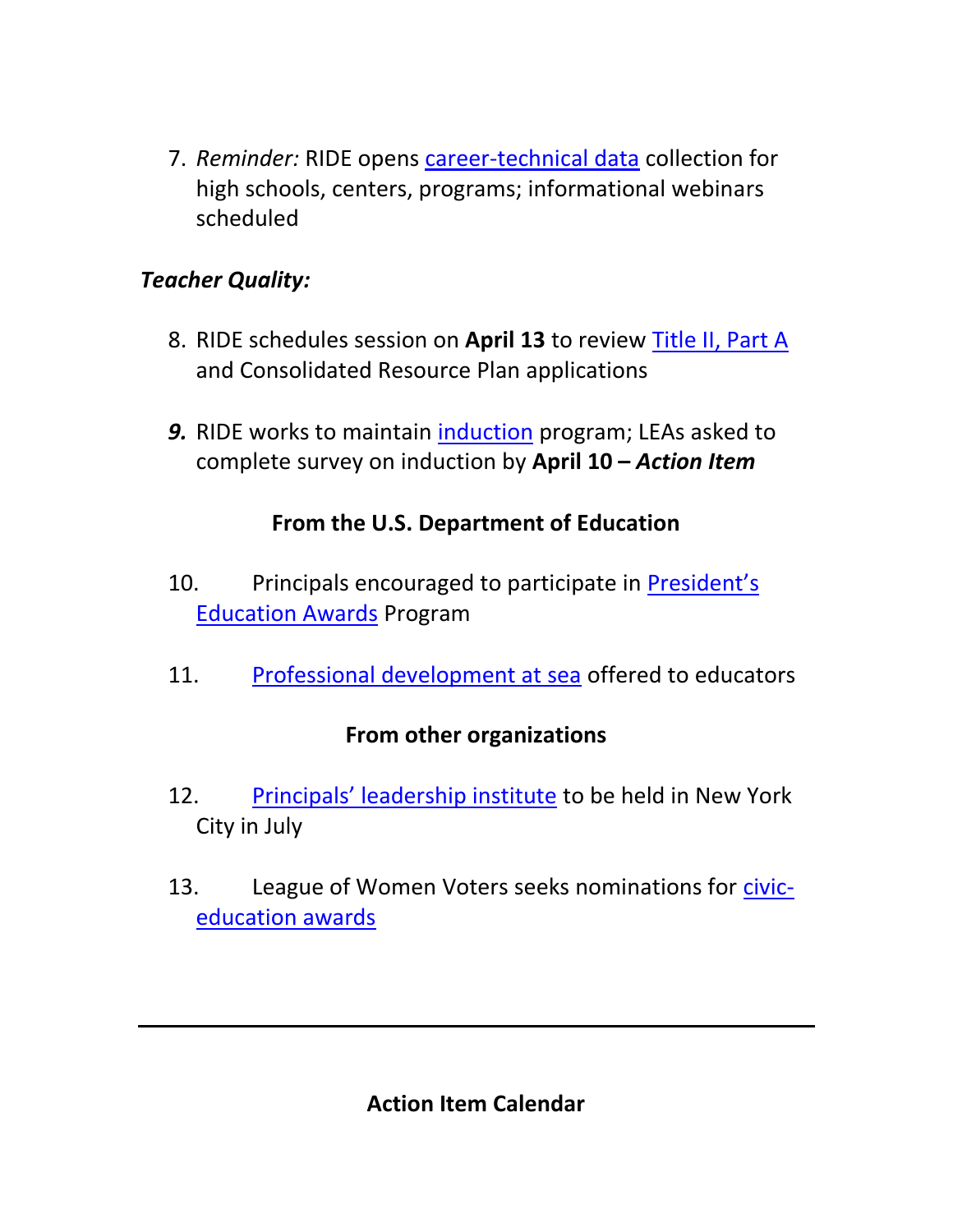**Today** (March 27): [Textbook](http://www.ride.ri.gov/Portals/0/Uploads/Documents/FieldMemos/030615-FM.pdf) list due April 10: Induction survey due (see [below\)](#page-10-1) April 24: [Student advisory council](http://www.ride.ri.gov/Portals/0/Uploads/Documents/FieldMemos/032015-FM.pdf) elections

#### **Notes from Commissioner Gist**

### <span id="page-2-0"></span>**1. Senate confirms Barbara Cottam as Board Chair**

Congratulations to Barbara Cottam, who received unanimous support from the Senate in the vote to confirm her as the new chair of the Board of Education. Barbara is certainly well known to many Rhode Islanders from her time in government (as press secretary to Governor Sundlun), in business (she is currently an executive vice-president and the head of corporate affairs for the Citizens Financial Group, based in Providence), and in education, particularly as a founding member of Rhode Island Kids Count. Barbara also serves on several boards of trustees, including Home & Hospice Care of Rhode Island, Crossroads Rhode Island, and La Salle Academy, as well as on the President's Council at Providence College. I know that Barbara will be fully devoted to improving our schools and to serving the needs of our students as she takes on the leadership of the Board of Education.

# <span id="page-2-1"></span>**2. RIDE proposes revisions to accountability system; will submit proposals to U.S. Department of Education on Tuesday**

Over the past year, members of the RIDE team have worked closely with the members of a working group that we convened to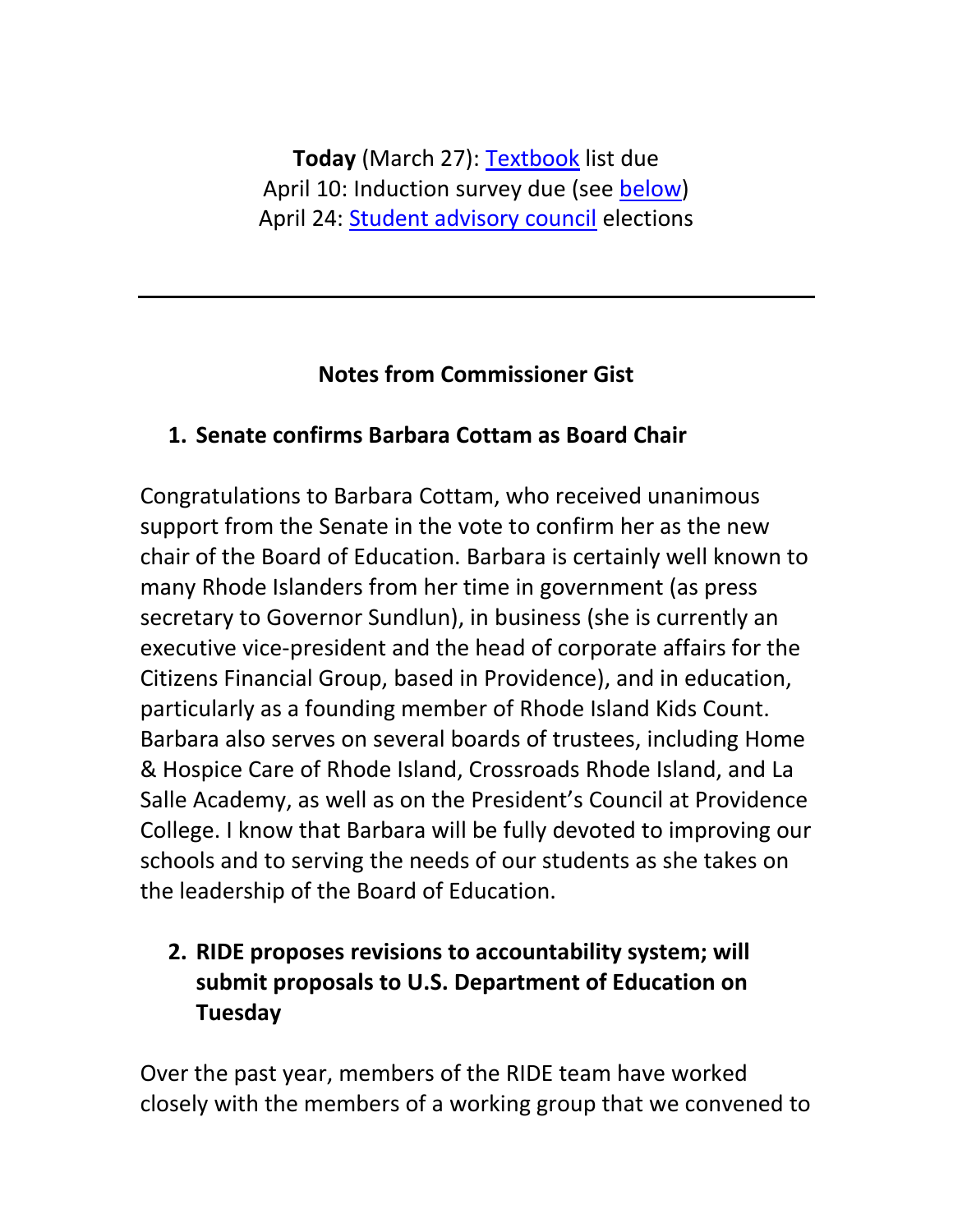discuss the Rhode Island system of school classifications, accountability, and support for low-achieving schools. Based on the ideas that this working group, Accountability 3.0, developed, and taking into account feedback we have received from other educators in the field, parent groups, and groups representing students with disabilities and English learners, we have developed a set of proposed revisions to our system for school accountability and support. We are preparing to submit our proposed revisions to the U.S. Department of Education on Tuesday, as part of our request for continued flexibility under the provisions of the Elementary and Secondary Education Act.

Some of the key elements in our flexibility request include these components of our system of classifications:

**Proficiency:** Instead of receiving points or credit for percentages of students attaining proficiency and percentages of students attaining distinction, schools would receive various amounts of credit for the percentage of students at each level of achievement, with additional credit for improving achievement levels of students facing additional learning challenges (students with disabilities, English learners, and economically disadvantaged students).

**Closing Achievement Gaps:** Schools would receive credit for closing the achievement gap between the lowest-achieving quartile in the school and the top 50 percent of student achievement in the school (or, if the school achievement as a whole is especially low, the top 50 percent of achievement in Rhode Island). This requested change would help alleviate the problem of many schools still not being held accountable for gap-closing for various students groups because of low "n-sizes." It would also respond to concerns educators and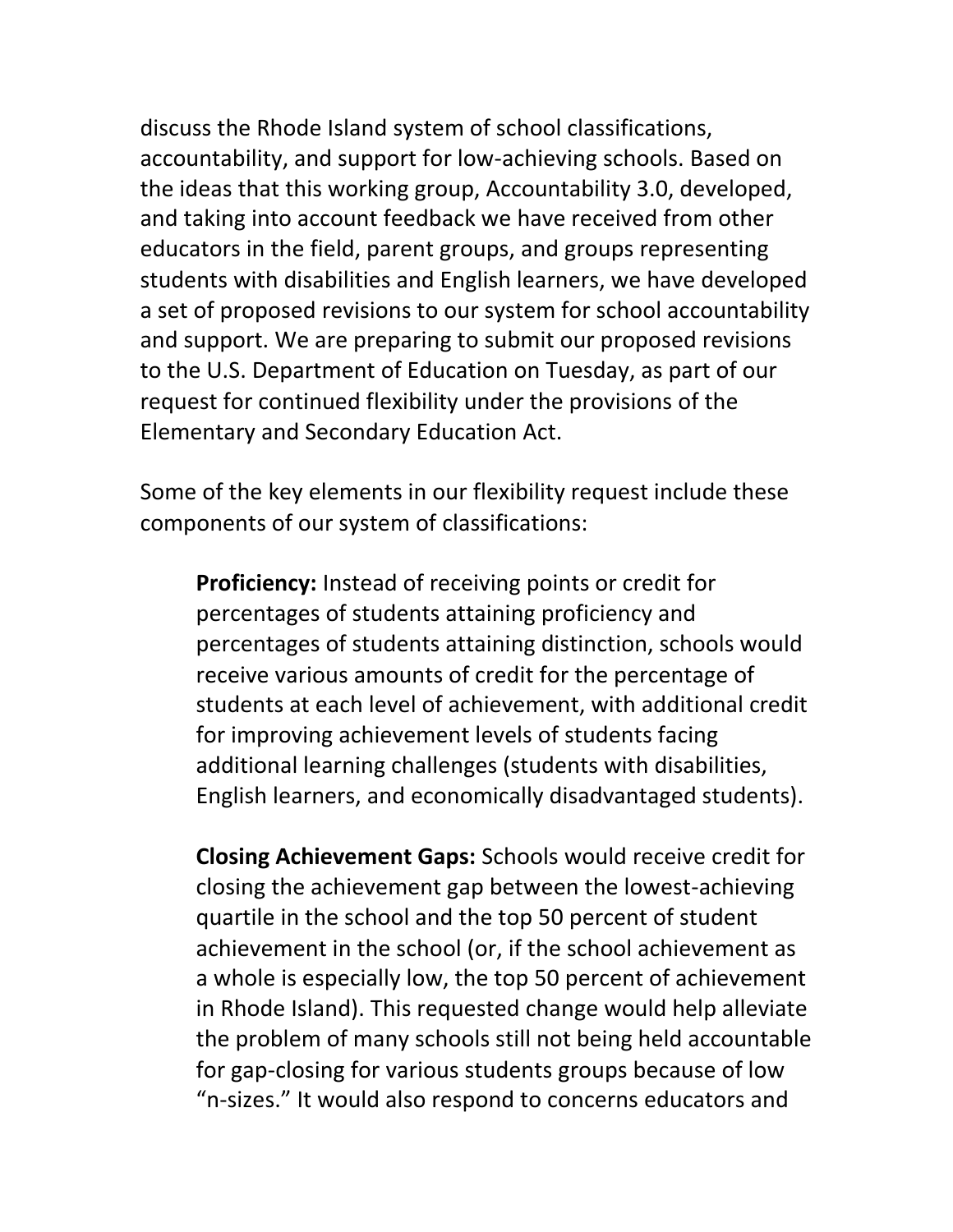others have raised regarding "blaming" various student groups for low school achievement – rather than focusing on the achievement and growth of all students. Additionally, it would respond to concerns about schools that may have "closed" achievement gaps only because of an overall decline in student performance in the reference group.

**Growth:** Rather than maintain our focus on the median growth of all students and of various identified student groups, our request would allow us to focus on the growth of students a growth percentile lower than 35 (i.e., 66 percent of students or more have made greater growth over the past academic year). Students below the  $35<sup>th</sup>$  growth percentile are those most likely to lose academic ground over time.

Along with these proposed changes, it is important to note that we will continue to use graduation rates and participation rates as key components in our system of accountability and, most important, that we will continue to calculate and publicly report annual targets and progress toward those targets for all student groups. Schools that fail to meet any annual target for three consecutive years – including the participation-rate target of 95 percent – will receive an "alert" as part of their classification and will be ineligible for either of our highest classifications, Commended and Leading.

With approval of our flexibility request, we will have clearer pictures of how schools are improving over time and we will be able to more accurately measure gains of students who are approaching but have not yet achieved proficiency on our state assessments. Most important, our continued use of sophisticated diagnostic tools will provide better information regarding what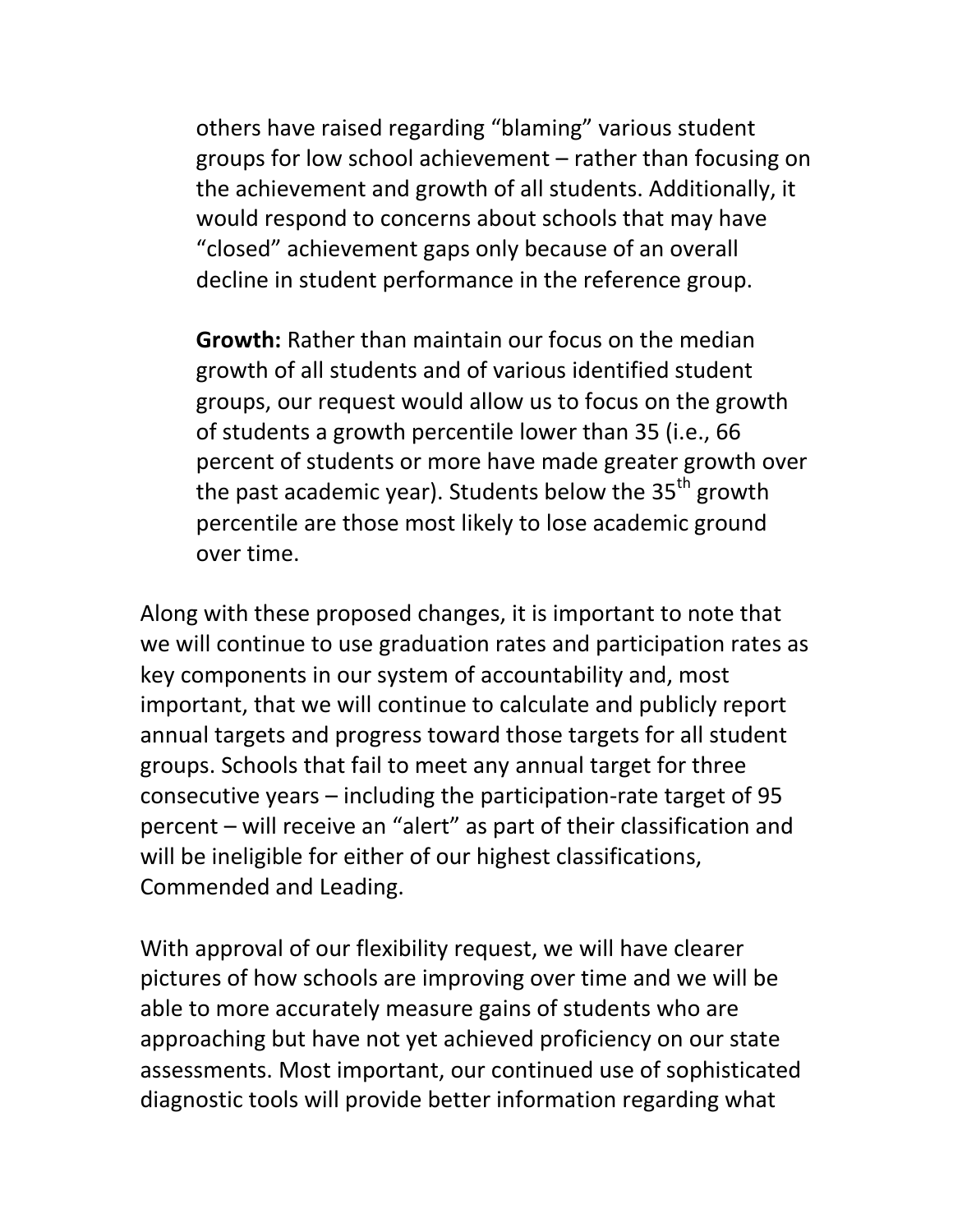individual schools need to focus on in the short term to improve teaching and learning. We are confident that our request is responsive to the needs of our schools, supportive of our teachers and school leaders, and in the best interest of the students of Rhode Island.

The changes would go into effect for the school classifications beginning with the 2015-16 school year, and our request for flexibility covers a span of three school years. This afternoon, we presented a PowerPoint in these proposed revisions to our accountability system. We will post the webinar on our website early next week.

# **From RIDE**

# *Innovation Powered by Technology:*

# <span id="page-5-0"></span>**3. Registration is open for the Future Ready Summit on April 21 and 22**

Last November, the U.S. Department of Education announced that, as part of the "[Future Ready](http://www.futurereadyschools.org/site/default.aspx?PageID=1)" initiative, there will be 12 Regional Summits this year on using technology and digital learning. Rhode Island will be the host state for the Northeast Regional Summit, which will take place at West Warwick High School (1 Webster Knight Dr.) on April 21, from 11 a.m. to 5:30 p.m., and April 22, from 8:15 a.m. to 4:45 p.m.

The conference will include panel discussions, breakout sessions, demonstrations of technology, sharing of successes and experiences across districts, and action planning. Speakers will include Richard Culatta, from the U.S. Department of Education Office of Educational Technology; Tom Murray, the State and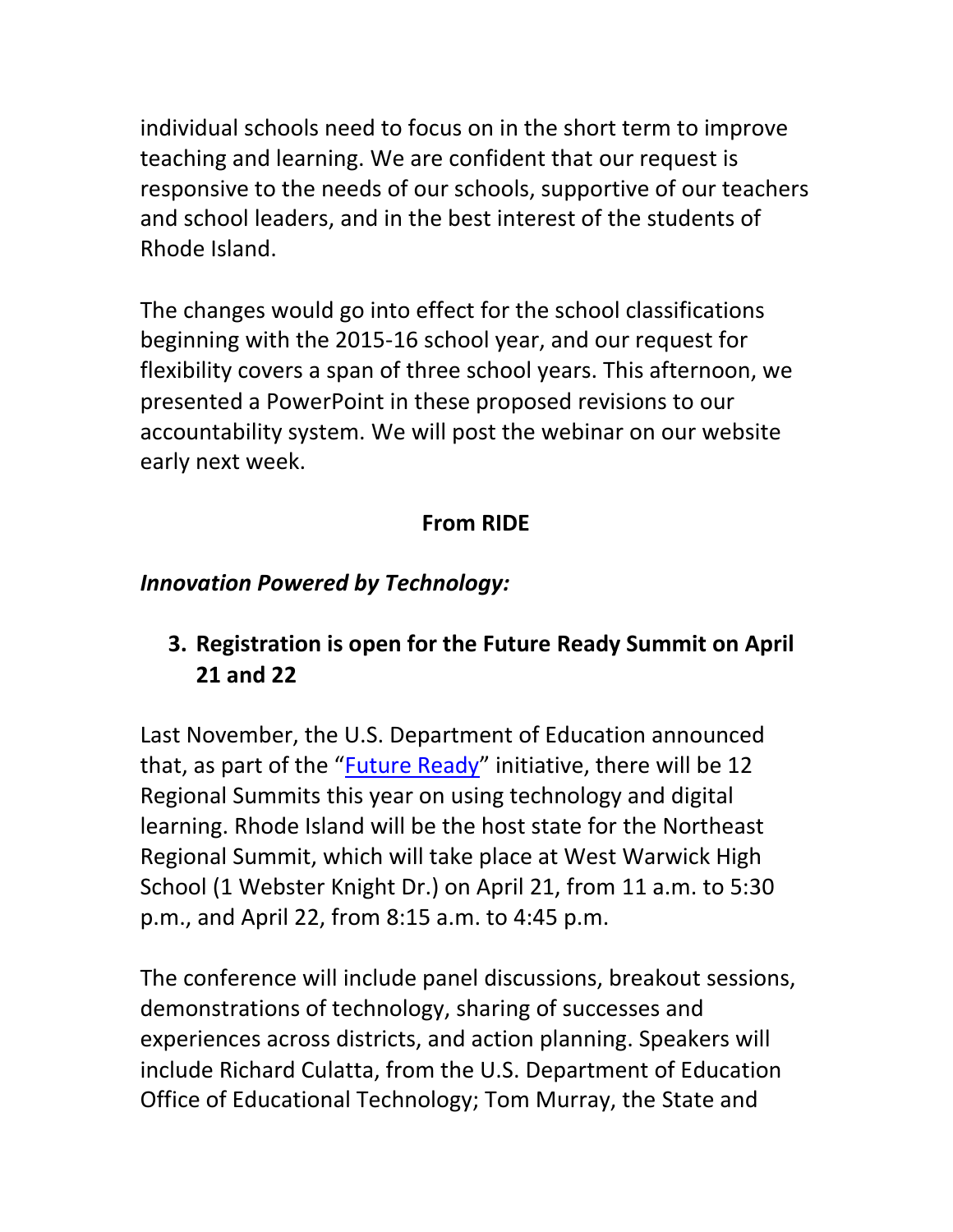District Digital Learning Policy and Advocacy Director at the Alliance for Excellent Education; and the keynote speaker, Michael B. Horn, co-author of *Blended: Using Disruptive Innovation to Improve Schools.* So far, teams from nine Northeast states have registered to attend the conference.

All who signed the Future Ready pledge may attend the conference free of charge. Join the teams that have already registered for the Rhode Island Future Ready Summit before space is filled. Registration information is [here.](http://futureready.schoolwires.net/site/Default.aspx?PageID=62)

# *Health:*

# <span id="page-6-0"></span>4. **Annual School Health Report forms to be posted Monday (March 30)**

The *Rules and Regulations for School Health Programs,* Section 2.5, require all LEAs and nonpublic-school authorities to submit to the Commissioner of Education and to the Director of Health on an annual basis a report pertaining to the school or district health program. The Annual School Health Report provides a standardized template to fulfill this reporting requirement and allows RIDE and the Department of Health to monitor school and district compliance with school health-related statutes, regulations, and protocols that ensure the health and safety of students and staff at all Rhode Island schools.

To ensure compliance with school health and safety statutes and regulations and to align with the beginning of each academic school year, this Annual School Health Report will apply to the coming academic year (2015-16).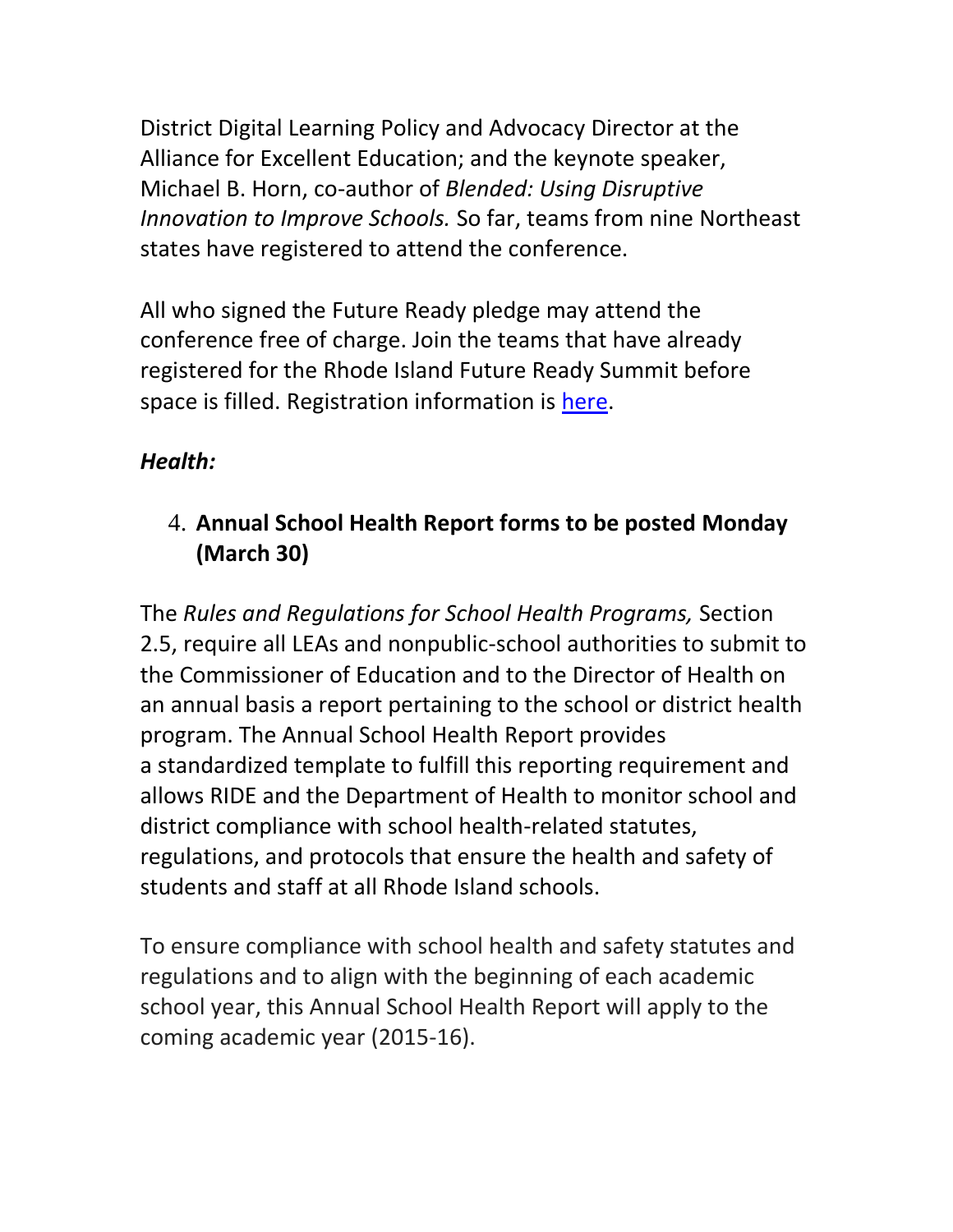The Annual School Health Report template will be available through eRIDE on **Monday** (March 30). You will receive an e-mail notification from RIDE when the report is open for completion and submission via eRIDE.

For a preview of the Annual School Health Report and for assistance in understanding what will be required, please see the [Annual School Health Report Tutorial](https://learn.aero.und.edu/pages.asp?PageID=177618) and [Guidance/Q&A](https://learn.aero.und.edu/pages.asp?PageID=209755)  [document.](https://learn.aero.und.edu/pages.asp?PageID=209755)

#### *Instruction:*

### <span id="page-7-0"></span>**5. Early Warning System now integrated into the Instructional Support System**

The Rhode Island Early Warning System is now available through the Instructional Support System platform. The Early Warning System (EWS) tool includes a set of indicators that enables educators and school teams to identify and intervene with students at risk of not graduating from high school on time. The EWS screens all students from grade 6 through grade 12 using six data points to help educators meet the global needs of their school and to ensure that all students are successful in graduating from high school. The existing EWS platform on RIDEmap will be available until May 1. After May 1, educators will be able to access the EWS only through the Instructional Support System. For more information on the Early Warning System, or to schedule an EWS training, please contact Cali Cornell [\(cali.cornell@ride.ri.gov\)](mailto:cali.cornell@ride.ri.gov).

#### *Assessments:*

<span id="page-7-1"></span>6. *Reminder:* **Seats still available for NECAP Science testcoordinator training workshop**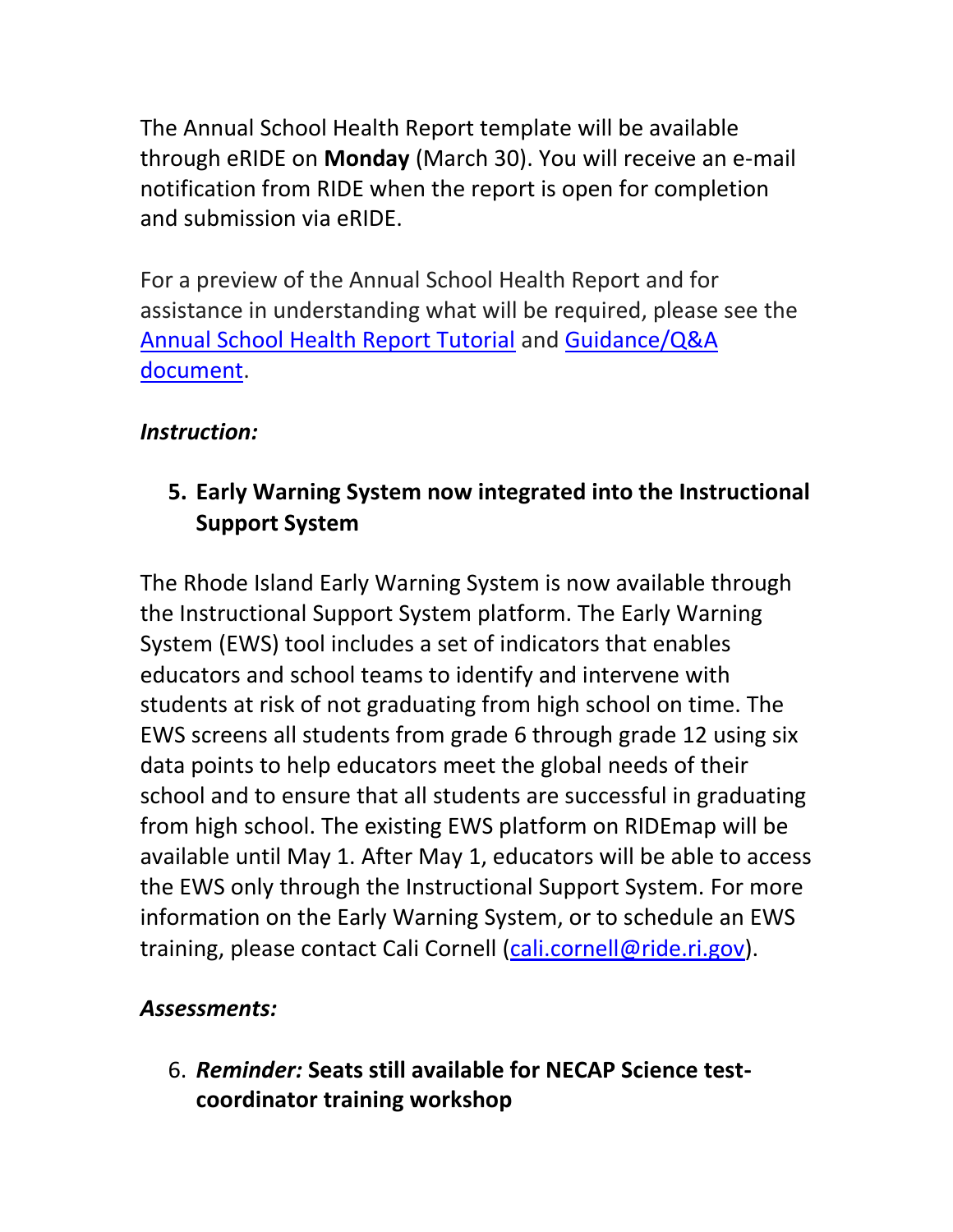To help prepare district and school test coordinators for the NECAP Science test, workshops have been scheduled for the following dates and times (*Note: Both workshops cover the same material, so there is no need to attend both workshops.*):

- April 14, at the Providence Marriott Downtown, 1 Orms St.  $(1 - 3 p.m.)$
- April 15, at the Radisson Airport Hotel, 2081 Post Rd., Warwick (9 – 11 a.m.)

Registration for workshops can be done online by going to [http://iregister.measuredprogress.org](http://iregister.measuredprogress.org/), selecting "New England Common Assessment Program" from the drop-down menu, clicking "Enter" and selecting a workshop, and then following the online directions. On-site, in-person registration will also be available on the day of each workshop 30 minutes prior to the scheduled start time.

Workshop attendance is strongly encouraged, as the latest information on NECAP testing policies and procedures as well as information about test security will be provided.

If you have any questions about these workshops, please contact Dr. Kevon Tucker-Seeley [\(kevon.tucker-seeley@ride.ri.gov](mailto:kevon.tucker-seeley@ride.ri.gov) or 222- 8494).

#### *Data Collection:*

<span id="page-8-0"></span>7. *Reminder:* **RIDE opens career-technical data collection for high schools, centers, programs; informational webinars scheduled**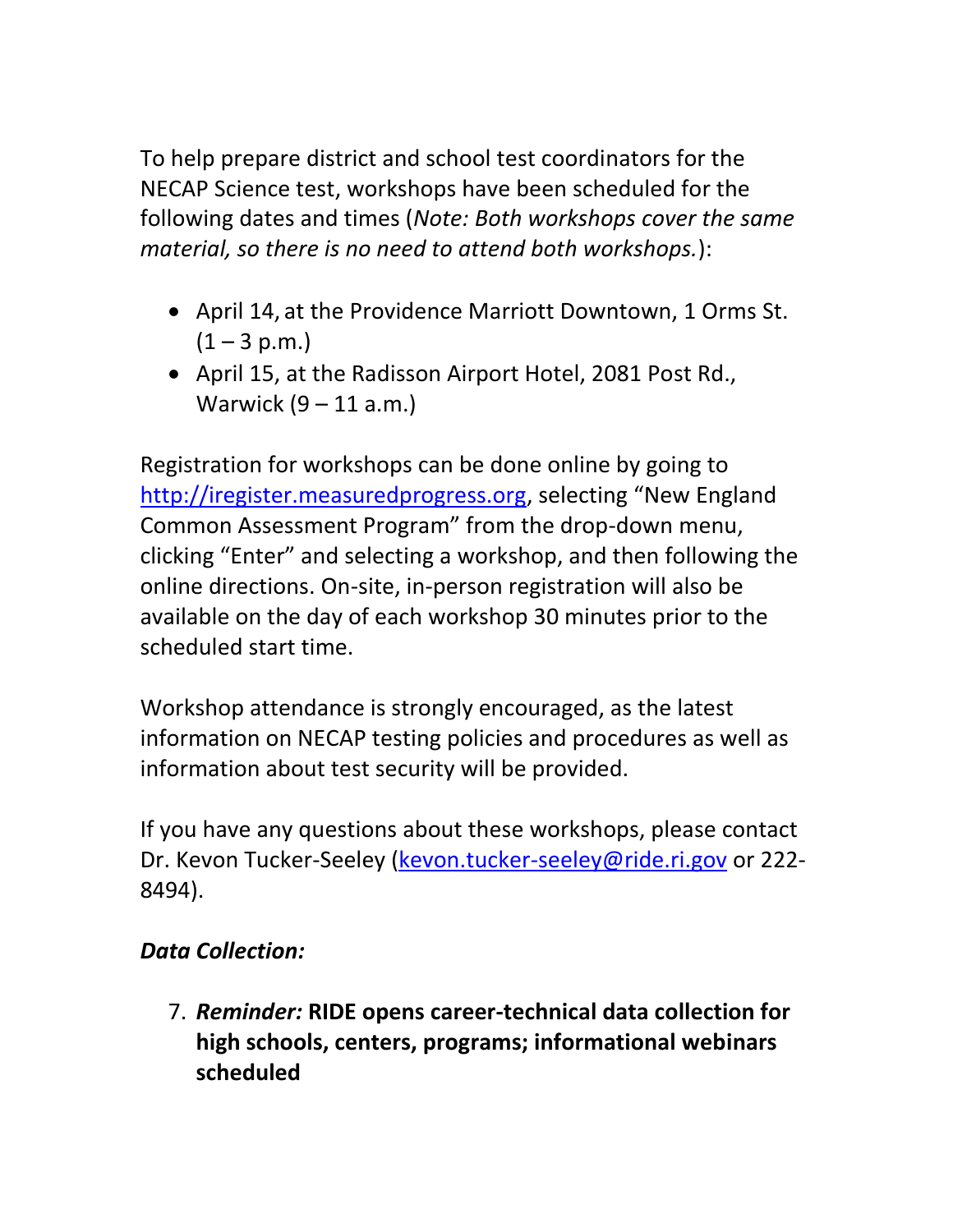The Career and Technical Education (CTE) data collection is required for any district that operated approved programs during the current school year. The list of approved programs that are required to submit data can be found on the RIDE website [here.](http://www.ride.ri.gov/Portals/0/Uploads/Documents/Students-and-Families-Great-Schools/Educational-Programming/Career-and-Tech/Family_Student_Approved_Programs_List_September_2014.pdf) If a program is undergoing review for the first time this school year, it will be required to submit this data collection for the coming school year (2015-16). To determine what career and technical education courses and programs must be reported by your school, if any, please refer to the RIDE-approved [program list.](http://www.ride.ri.gov/Portals/0/Uploads/Documents/Students-and-Families-Great-Schools/Educational-Programming/Career-and-Tech/Family_Student_Approved_Programs_List_September_2014.pdf)

The data in the collection include CTE-program and student-level information that will be used for reporting requirements and for further development of outcome metrics. Some data elements that directly relate to student outcomes in the program will need the input of school leadership, the CTE or program director, or instructor in the program. The data elements required for this collection are outlined in the published data-specification document found [here.](http://www.ride.ri.gov/Portals/0/Uploads/Documents/Information-and-Accountability-User-Friendly-Data/Data-Resources/Data-Collections/CareerTechnicalEducation.pdf) The collection is now open, and the data are due by the end of this school year.

Webinars to answer program-related questions will be held on **Wednesday** (April 1), from 3 to 4 p.m. (to register for April 1 click [here\)](https://attendee.gotowebinar.com/register/999645550684406530) and Tuesday, April 7, from 3:30 to 4:30 p.m. (to register for April 7 [click here\)](https://attendee.gotowebinar.com/register/8823567983798952450).

For program-related questions regarding the CTE data collection, please contact Paula Barney, at [paula.barney@ride.ri.gov](mailto:paula.barney@ride.ri.gov) or 222- 8399. Data managers with any questions please enter a helpdesk ticket, at:

[https://support.ride.ri.gov.](https://support.ride.ri.gov/)

*Teacher Quality:*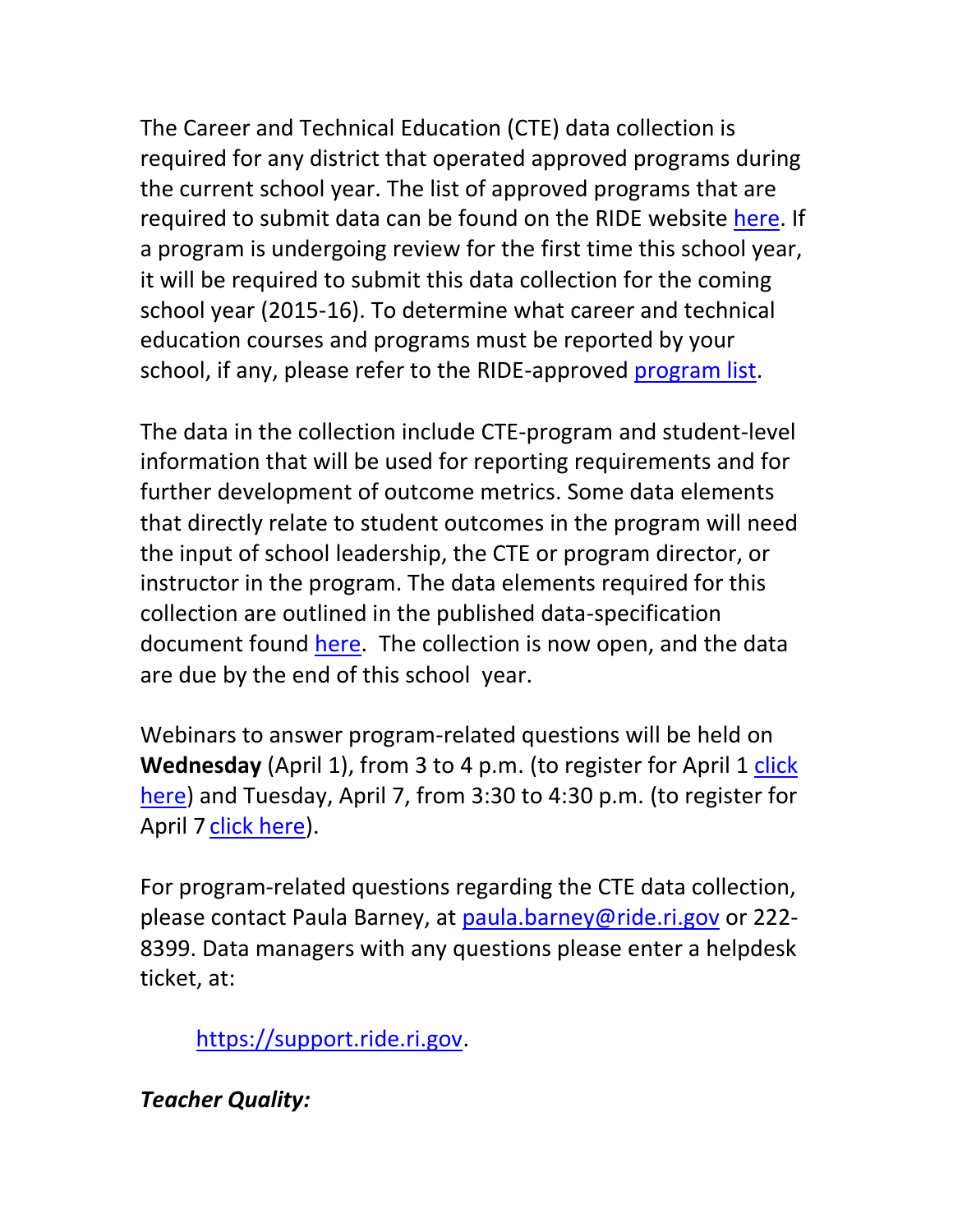### <span id="page-10-0"></span>**8. RIDE schedules session on April 13 to review Title II, Part A and Consolidated Resource Plan applications**

RIDE will offer a Title II, Part A overview session on April 13 from 9 to 11 a.m., at the Rhode Island Foundation, 1 Union Station, Providence. This session will provide an opportunity to meet with RIDE staff members to receive guidance on the appropriate uses of teacher-quality funding and to review the annual Consolidated Resource Plan application and the Title II, Part A Monitoring application.

If you have any questions regarding this session, contact Mary Keenan at [mary.keenan@ride.ri.gov](mailto:mary.keenan@ride.ri.gov) or 222-8497.

### <span id="page-10-1"></span>*9.* **RIDE works to maintain induction program; LEAs asked to complete survey on induction by April 10 –** *Action Item*

RIDE, in partnership with the Northern Rhode Island Collaborative, is working to ensure that the Rhode Island Beginning Teacher Induction Program continues as a support for all teachers entering the profession. We are excited about continuing the Rhode Island Beginning Teacher Induction Model during the coming school year. As you may be aware, this model assists in accelerating beginning-teacher growth and development through classroom observations and through focused conversations among beginning teachers, coaches, and administrators. During the current school year, six school districts opted in to provide this benefit to their beginning teachers. The collaborative model replicates the Rhode Island Beginning Teacher Induction Model of delivery which was implemented during our Race to the Top funding period. We are asking that you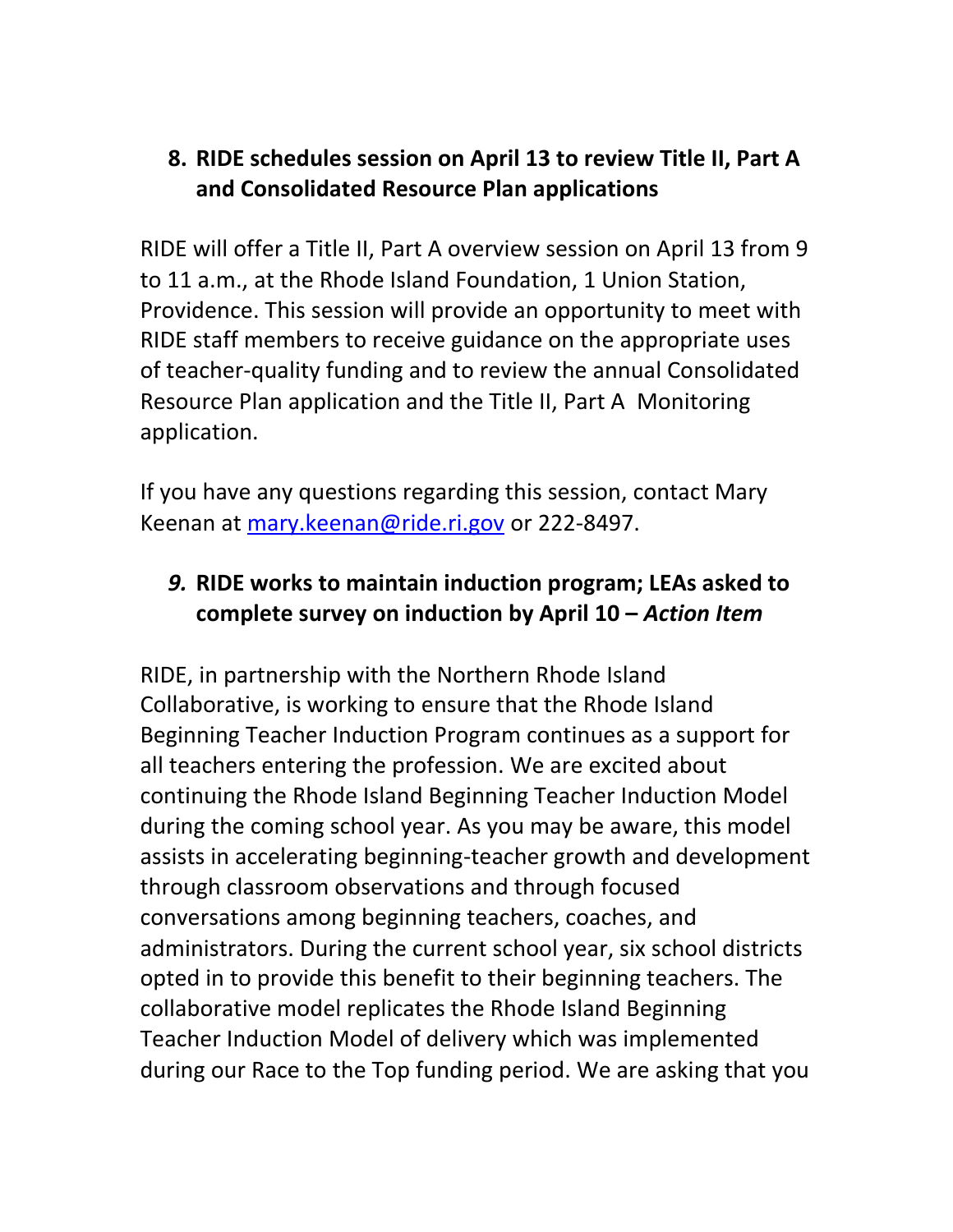complete a short survey regarding induction for your beginning teachers.

To complete the survey, please go to the following link:

<https://www.surveymonkey.com/r/Q7GNZ33>

The survey will close on Friday, **April 10**.

By completing the survey questions indicating how you plan to move forward with supporting beginning teachers hired by your district, you will provide us with the important information to properly plan for beginning-teacher induction support during the coming school year. We realize that this is critically important work but also that induction is a costly investment. We continue to look for funding sources to help offset the cost of this model.

If you have any questions about induction or if you need more details, please contact Joseph Nasif, at [jnasif@nric-ri.org,](mailto:jnasif@nric-ri.org) or Hilda Potrzeba, at [hilda.potrzeba@ride.ri.gov.](mailto:hilda.potrzeba@ride.ri.gov)

# **From the U.S. Department of Education**

# <span id="page-11-0"></span>**10. Principals encouraged to nominate students for President's Education Awards Program**

Please see this message from the U.S. Department of Education Office of Communications and Outreach, and please feel free to share this information with your principals:

Founded in 1983, the President's Education Awards Program honors graduating elementary-, middle-, and high-school students for their achievement and hard work. The program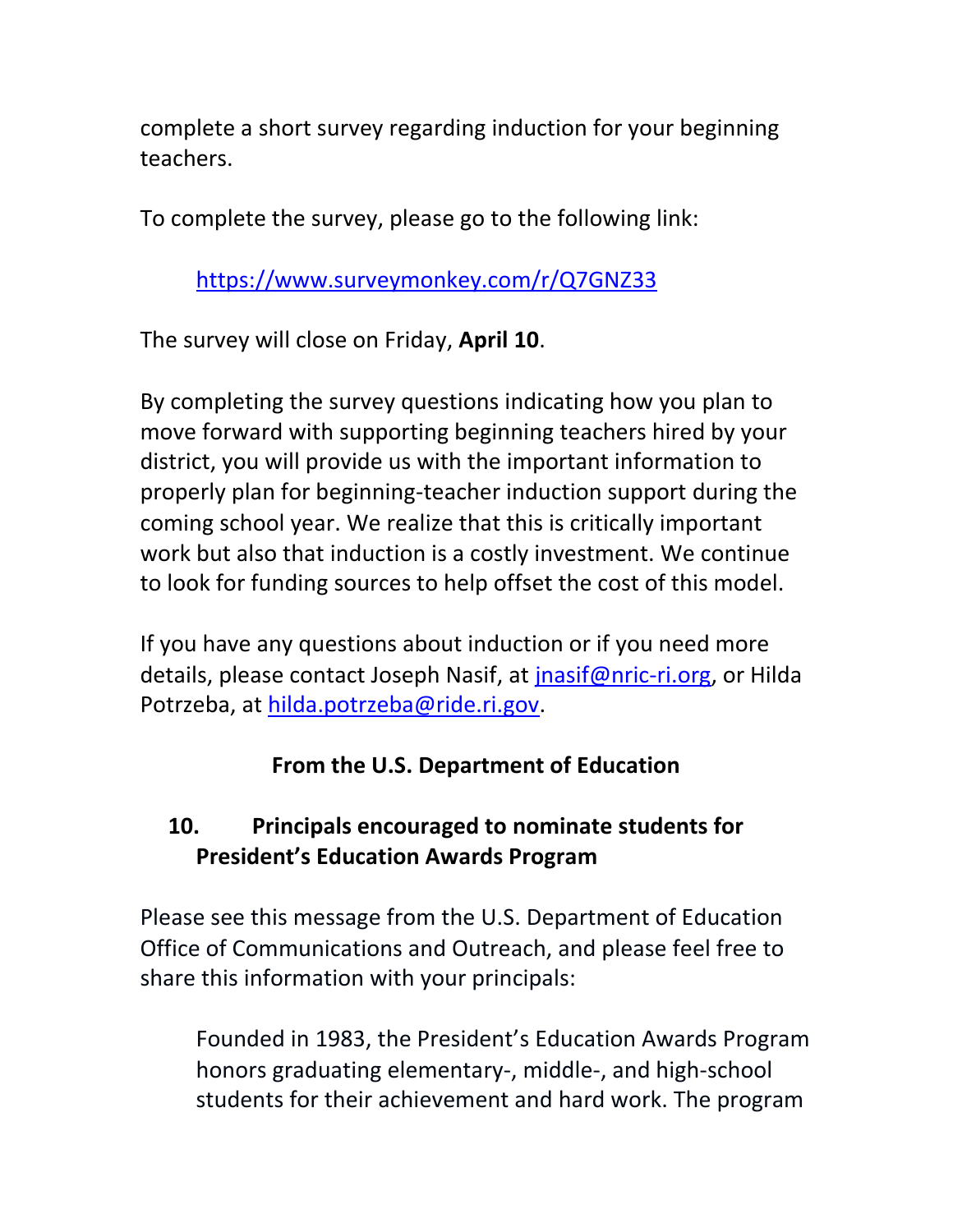has provided individual recognition from the President and the U.S. Secretary of Education to those students whose outstanding efforts have enabled them to meet challenging standards of excellence. Each year, thousands of elementary, middle, and high schools participate by recognizing deserving students. For information about applying for these awards, see:

<http://www2.ed.gov/programs/presedaward/index.html>

#### **From other organizations**

# <span id="page-12-0"></span>**11. Principals' leadership institute to be held in New York City in July**

Please see this notice from the National Principals Leadership Institute, and please feel free to share this notice with your leadership team:

Designing Schools for The Future will be the theme at the 18th Annual National Principals Leadership Institute. Imagine that it is 2040. How will our daily lives be different? Will technology lead to utopia or dystopia? What will it take to educate the next generation?

We selected inventors and innovators in diverse fields to describe their creative process. We will hear from artists, economists, entrepreneurs, futurists, medical researchers, technology wizards, and urban planners.

Using the insights offered by our speakers, on-stage interviews, and panels, institute participants will design a school for 2040, a school that will be radically different.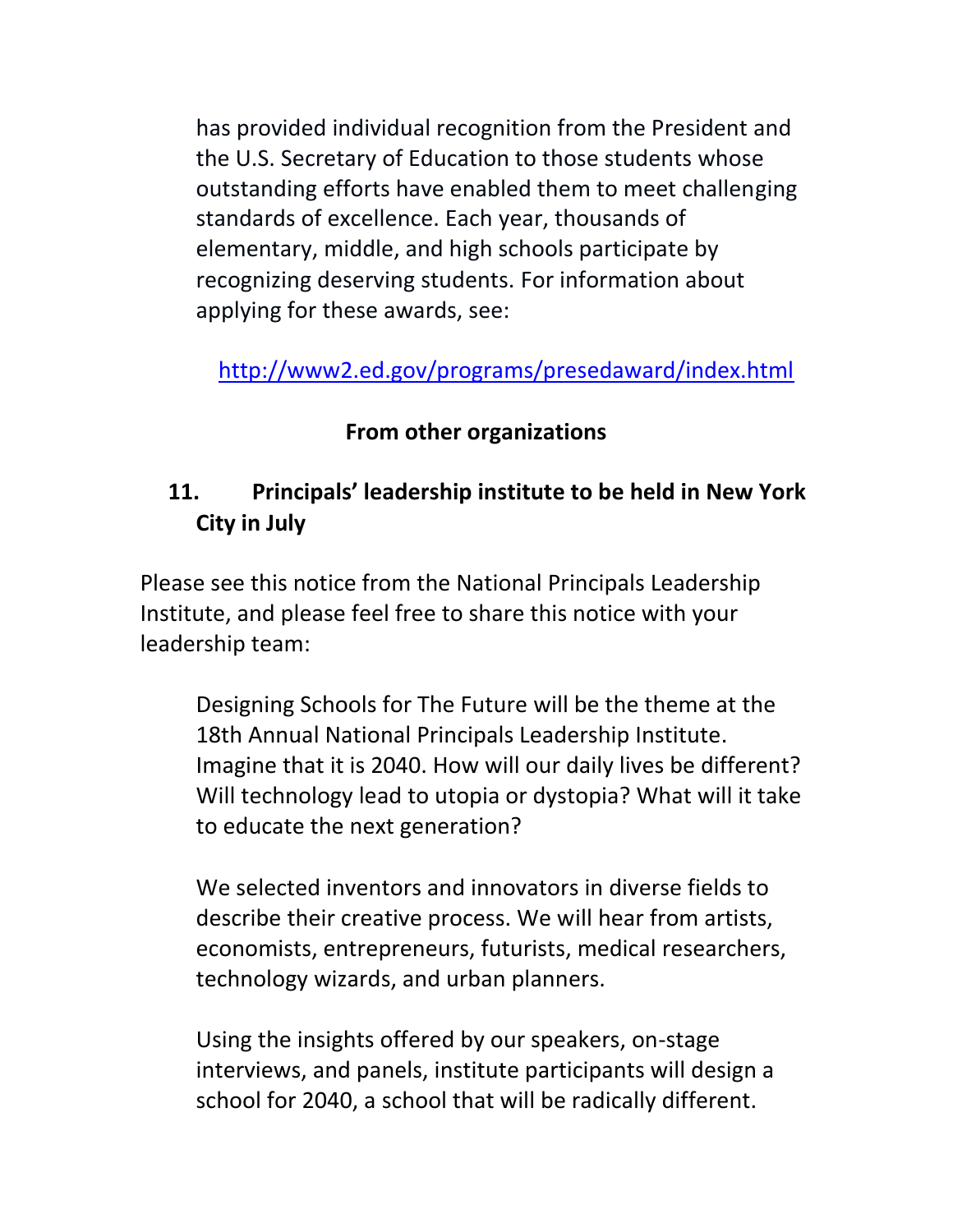A number of presenters have already been confirmed, including: Google's Research Director Alfred Spector, IBM's Watson Program Leader Satya Nitta, Bill & Melinda Gates Foundation Innovation Director Tom Stritikus, futurists John Mahaffie and Lisa Bodell, innovators Farah Assir (New York Times), Caleb Harper (MIT CityFarm), Garthen Leslie (Quirky inventor), Chris Bruce (Sproutling), author Monica Martinez (Deeper Learning), SREB Executive Director Gene Bottoms, AASA Executive Director Dan Domenech (AASA), CUNY Vice Chancellor Frank Sanchez, and Jake Barton, designer of the 9/11 Memorial Museum.

The Institute will be held at the Walter Reade Theater, 165 W. 65th St., New York, N.Y., starting Saturday, **July 11**, at 8 a.m. and running through July 17.

Registration is available online at [www.npli.org,](http://www.npli.org/) and group scholarships are available.

#### <span id="page-13-0"></span>**12. League of Women Voters seeks nominations for civiceducation awards**

Please see this message from the Rhode Island League of Women Voters of South Kingstown/Narragansett:

To honor Rhode Island's innovative teachers and their exceptional work in civic education, The Susan B. Wilson Civic Education Merit Awards Committee is accepting nominations. Applying is fast and easy. Get details and apply online at<http://www.lwvri.org/wilson-award.htm>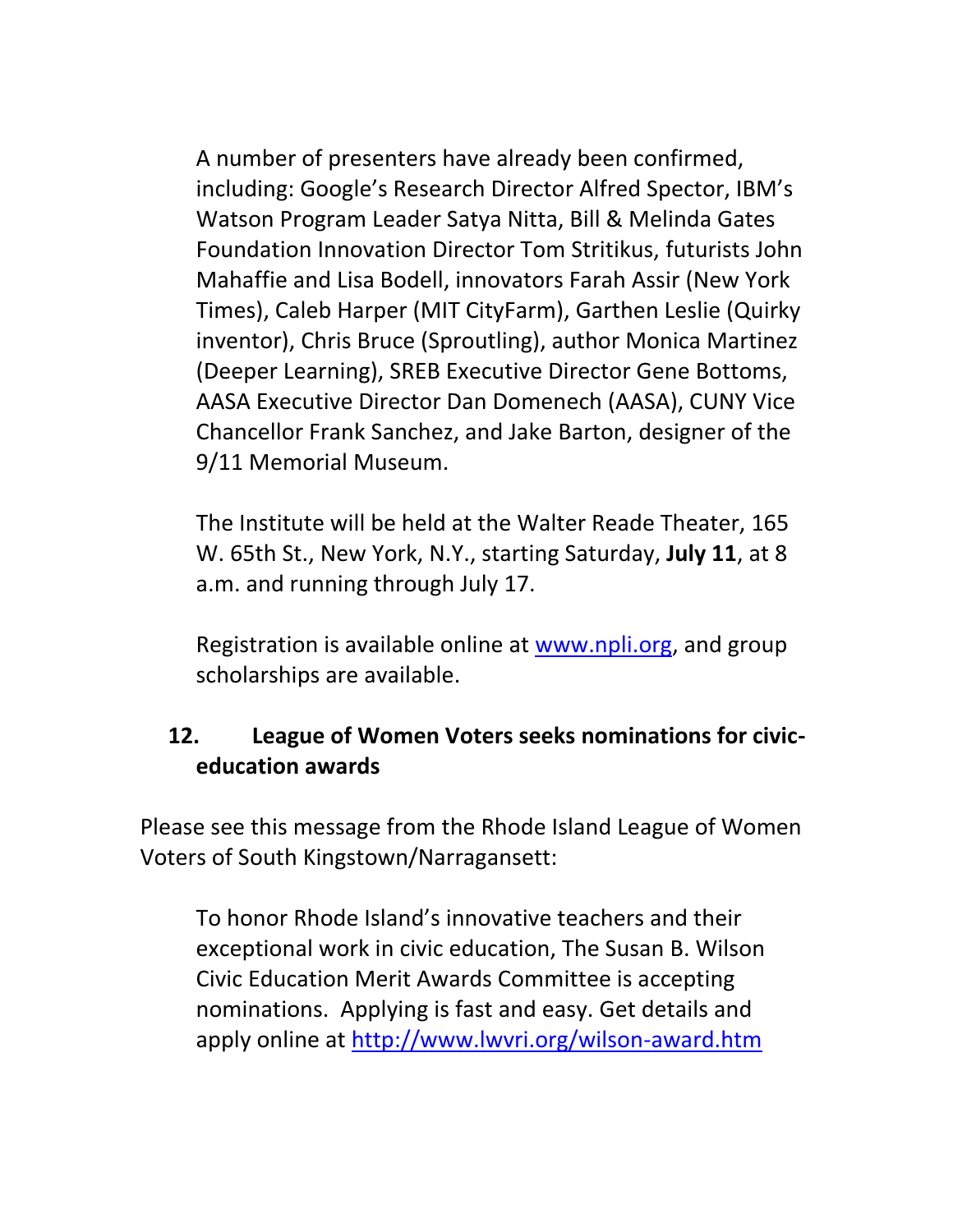A Grand Prize of \$1,000, a Jury Prize of \$500, and an Honorable Mention Prize of \$250 will be awarded to three individual teachers or teams of teachers for work that has already been accomplished and whose impact has already been assessed.

The deadline for applications is **April 30**.

Nominate a worthy teacher currently teaching in a Rhode Island school (prekindergarten through grade 12) or forward this message to colleagues and friends.

#### <span id="page-14-0"></span>**13. Professional development at sea offered to educators**

Please see this message from Oliver Hazard Perry RI:

Oliver Hazard Perry RI, in partnership with Salve Regina University, are pleased to once again offer at-sea professional development training for educators. During the week of August 16 through 22 participants will step aboard the brand new Tall Ship *Oliver Hazard Perry* and join the ship's crew in operating this huge, historically rigged ship. Through handling sail high in the rigging down to maintenance of the interior ship's systems, the communal effort for a successful voyage fosters qualities of teamwork, reliability, and risk-assessment in each participant, along with the thrill of an adventure at sea. Learn what it takes to be a good shipmate, which is no more or less than a good citizen of a greater community. Taking place within the ship's 24-hour watch rotation, the course promises to enhance communication skills through Process Communication Quality Relations Seminars©, to introduce teachers to effectively make films for use in the classroom,